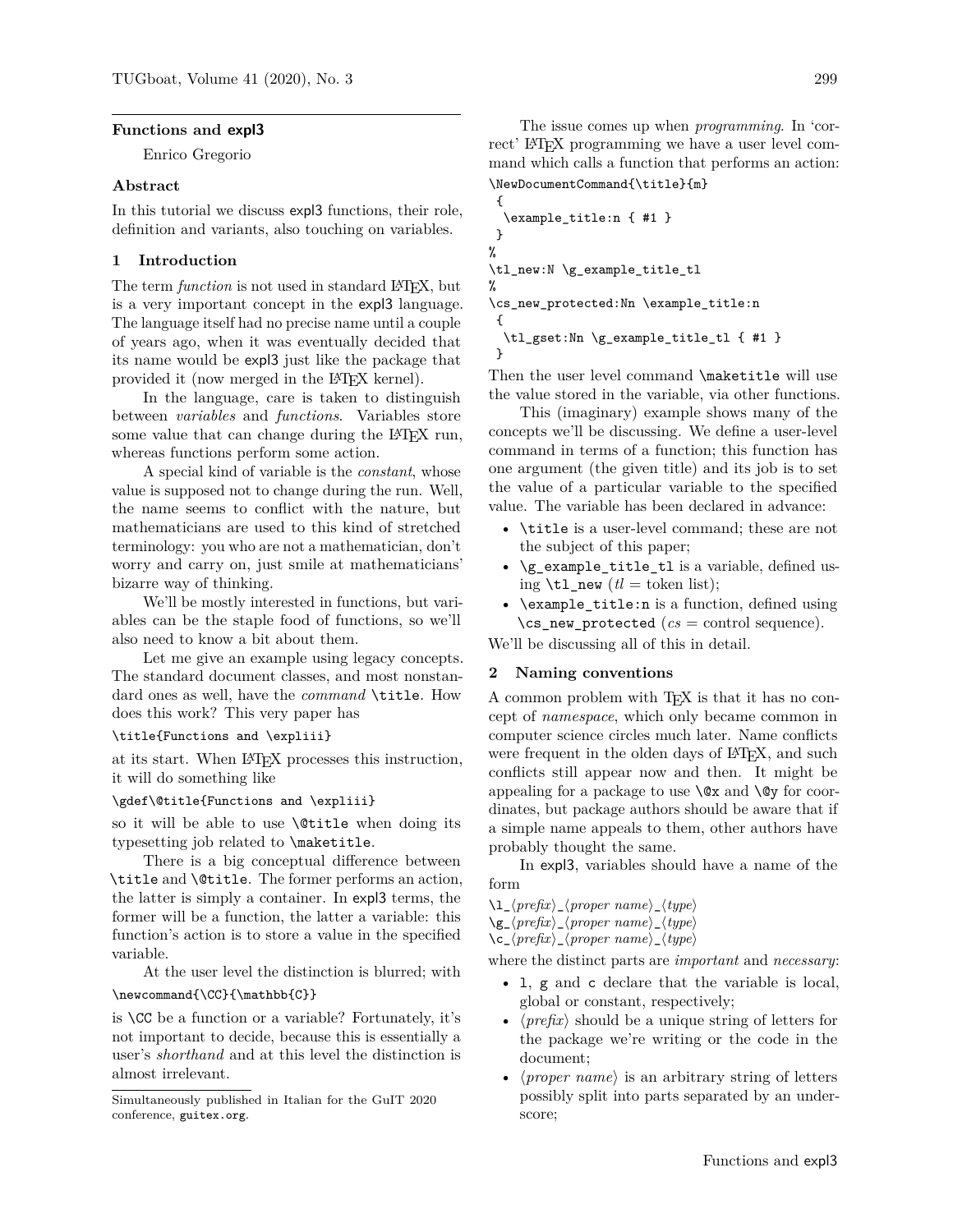•  $\langle type \rangle$  is the type of variable.

The most common types of variables are:

- tl, for *token list*;
- seq, for *sequence*;
- clist, for *comma list*;
- prop, for *property list*;
- int, for *integer*;
- dim, for *dimension*;
- box, for *box*;
- fp, for *floating point*.

There are several others, but as the purpose of this tutorial is to talk about functions, I'll skip the more esoteric ones for now, only touching them when need comes.

Function names are similar:

### $\setminus \langle prefix \rangle_{\langle proper \ name \rangle : \langle signature \rangle$

The  $\langle prefix \rangle$  and  $\langle proper \ name \rangle$  are the same as before, but the  $\langle signature \rangle$  must be explained. It can be an arbitrary string of characters among

### c e f n N o v V w x T F

Each character given, except w, denotes an argument to the function. We'll be going into details soon.

Mathematical functions can depend on one or more arguments (well, also zero, but then they're constant functions) and the same is true for expl3 functions. The purpose of the signature is to precisely specify how many arguments the function depends on and their type. For instance, the commonly used function

### \seq\_set\_split:Nnn

takes three arguments, one of type N and two of type n *in that order*. An argument of type N should be a single token, the nature of which depends on the function; in the above case, it should be a sequence variable. An argument of type n should be a braced list of tokens. In our example, the title of the paper is an n-type argument to \title. This is a bit stretched, but should explain the concept.

The w type is an exception, because it specifies nothing except that the arguments to the function are *weird*, and one must refer to the package/code documentation in order to know how many there are and what syntax they have. Generally speaking, w-type arguments should only appear in low-level functions.

A call to the previously mentioned function might be something like

```
\seq_set_split:Nnn
 \l_example_test_seq
 { || }
 { a || b || c }
```
(more likely on one line in a source file; split here because of the paper's formatting). It doesn't matter now to know what this code does; seq\_set\_split is usually called as part of other processing and receives the arguments from other calls. The important thing is to see that the arguments follow the naming convention: the first one is a single token, the other two are braced lists of tokens.

A function can have no arguments, but the colon is still required. Although T<sub>EX</sub> will not balk if you define a function with a nonconforming name, sticking to the convention will help to avoid conflicts and to have more easily parsable code. A typical function with no arguments is \scan\_stop:, which is nothing other than our old friend \relax. Maybe the expl3 name is less poetic, but it expresses what the function's main purpose is.

# **3 Defining functions**

There are many kernel functions which define functions. All of them share the cs prefix. The main ones are

### \cs\_new:Nn

\cs\_new\_protected:Nn

We'll discuss the others later. According to the naming conventions given, we can see that both have two arguments: the first argument is a single token, the name of the function to be defined, the second being the *replacement text*, that is, the code that will be substituted to the function's call.

While expl3 tries hard to emulate a functional language, it is still implemented in T<sub>E</sub>X, which only knows primitives, macros and registers. This fact needs to be kept in mind when programming. On the other hand, the new language makes for simpler constructions, avoiding the clumsy (or fun, depending on the programmer's attitude) chains of \expandafter or **\noexpand** often seen in traditional TEX, understanding which is often quite hard.

A simple example is the internal function for managing the document's title, which we saw earlier:

```
\cs_new_protected:Nn \example_title:n
```

```
{
\tl_gset:Nn \g_example_title_tl { #1 }
}
```
Since the function's name has signature :n (strictly speaking, the colon is not part of the signature, but it's convenient to use it as a marker), expl3 knows that the replacement text can use #1 to refer to the argument supplied at call time.

Why are we using the protected instruction and not the simpler cs\_new? Because our function will *set* the value of a variable. This is something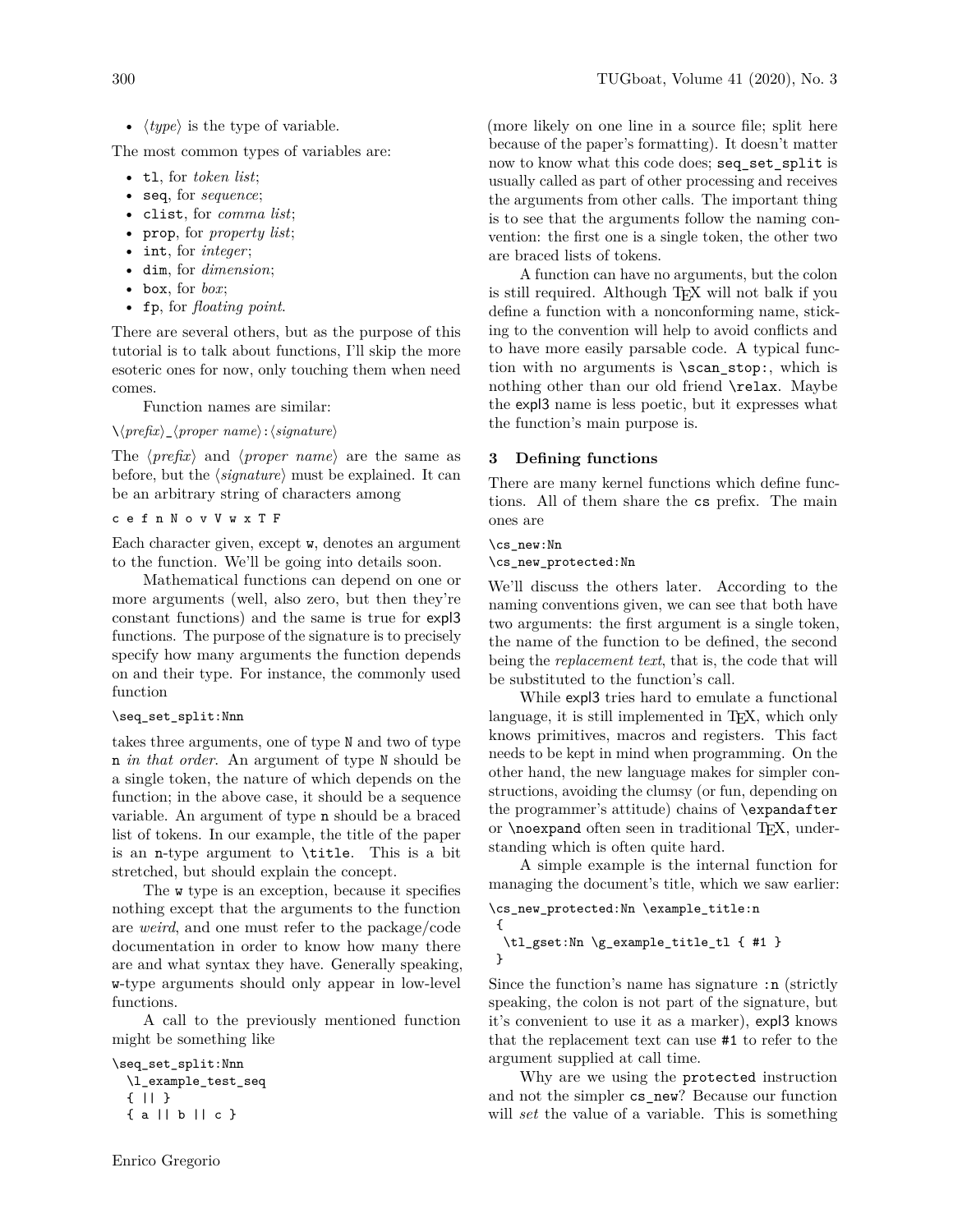that for years has frustrated a horde of LATEX programmers and has required the distinction between robust and fragile commands. Nowadays the issue is less relevant because almost all fragile commands have been 'robustified', but it can still bite.

What is the problem? If we define, in legacy LATEX, something like

```
\newcommand{\foo}[1]{%
  \renewcommand{\baz}{#1}%
}
```
which is the common way to store a value into a macro, and then somehow \foo ends up in \write or \edef, even under their wrappers \protected@write or \protected@edef, a long list of error messages appears. The traditional way of avoiding this is to use \DeclareRobustCommand instead of \newcommand.

Any function that works by setting variables or calling other protected functions should generally be protected itself. In case of doubt, protect.

*Beware!* The signature of the function to be defined can only consist of the characters N or n. Well, T and F are also allowed, but these are a special topic that we'll touch later on. How do the other characters listed above get into signatures? This is a good question!

#### **3.1 Generating variants**

Suppose we're doing a general purpose function for setting  $t1$  (token list) variables to contain some material we need to use at later points. The user interface would utilize \setvar for storing the value and \usevar for delivering the value.

We face a problem: how can the user specify the name of a variable inside the document where the expl3 names are not allowed? Indeed, in normal text, the underscore cannot be used in a command name, so something like

#### \setvar{\l\_example\_var\_a\_tl}{something}

would bomb out. We'd like instead that the user types in

```
\setvar{a}{something}
\usevar{a}
```
(at different points of the document, of course). Let's proceed at a slow pace. We'll define the user interface afterwards. First we define a function that allocates a variable and stores a value in it; then a function that delivers the contents of a variable:

```
\cs_new_protected:Nn \example_setvar:Nn
{
 \tl_clear_new:N #1
 \tl_set:Nn #1 { #2 }
}
\cs_new:Nn \example_usevar:N
```

```
{
 \tl_use:N #1
}
```
The tl\_clear\_new instruction clears a possible preceding value or allocates a new variable. Then the tl\_set function does the setting job; it's not protected because it does no dangerous processing. However, this does not solve the problem we face. Here's where the concept of *variants* comes into the scene. We do

```
\cs_generate_variant:Nn \example_setvar:Nn
  { cn }
```

```
\cs_generate_variant:Nn \example_usevar:N
 { c }
```
which effectively defines two *new* functions named

```
\example_setvar:cn
```
\example\_usevar:c

What does c mean? It means that the new functions expect a braced argument, which it will build a command name from (in this case the name of a variable, in other cases it could be the name of a function). So now we can define the user interface:

\NewDocumentCommand{\setvar}{mm}

```
{
  \example_setvar:cn
   { l_example_var_#1_tl }
   { #2 }
}
\NewExpandableDocumentCommand{\usevar}{m}
{
  \example_usevar:c { l_example_var_#1_tl }
}
```
Sites on LAT<sub>EX</sub> are plagued with questions about code doing nasty things such as  $\def\cf{\sometning},$ asking why this breaks.

With the approach just outlined we set up a *namespace* for our variables, which can just be called by their 'outer' name, leaving to the implementation the details about how to avoid conflicts.

[We could certainly define the user level commands in legacy LATEX. A typical implementation would be

```
\newcommand{\setvar}[2]{%
  \expandafter
    \def\csname example@var@#1\endcsname{#2}%
}
\newcommand{\usevar}[1]{%
  \csname example@var@#1\endcsname
}
```
I won't quarrel with people maintaining this is simpler. But I'll remain with my opinion that it isn't.]

Let's add something to the game: now we want to allow the user to copy the value of a variable into another, say by doing  $\c{opyvar{b}{a},$  where b is the new one and a the existing one. We only need a new variant, namely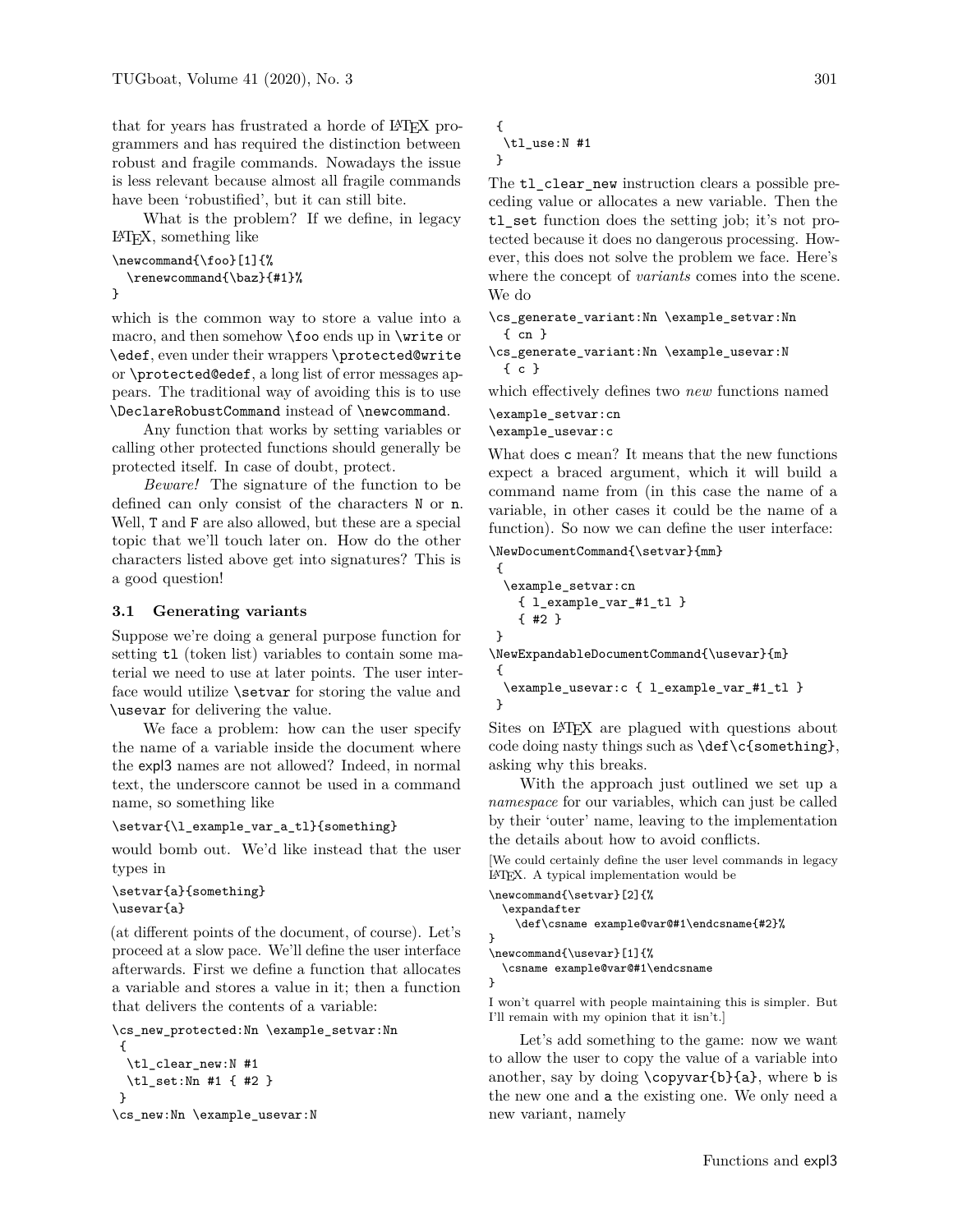\cs\_generate\_variant:Nn \example\_setvar:Nn { cv }

and then define the user interface with

```
\NewDocumentCommand{\copyvar}{mm}
{
 \example_setvar:cv
   { l_example_var_#1_tl }
    { l_example_var_#2_tl }
}
```
We now have at our disposal another function, namely \example\_setvar:cv, which takes two braced arguments. The second one is scanned like c, producing a symbolic token which should be a variable of some kind and then will deliver *the contents* of the variable as a braced argument to the main function.

[I leave as an easy exercise on \expandafter how to do this in legacy LATEX programming (hint: use \let and two \expandafters, cleverly positioned).]

It's not necessary to write two distinct calls for defining the variants, we can create them both at once with:

```
\cs_generate_variant:Nn
 \example_setvar:Nn
  { cn, cv }
```
The v variant is a special case of the V variant, which is almost the same, but the capital letter reminds us that a single token (a variable's name) should be used without braces. Suppose we have a function that does something with its argument:

```
\cs{}_{new:Nn} \exp_{e_f} { -- #1 -- }
```
(just some nonsense to illustrate the concept). However, in some cases we need to pass the function something that has been stored in a tl variable: nothing simpler, because we can do

```
\cs_generate_variant:Nn \example_foo:n
 { V }
```
allows us to do

\example\_foo:V \l\_tmpa\_tl

If, say, \l\_tmpa\_tl has been set to contain abc, then calling \example\_foo:V \l\_tmpa\_tl is exactly the same as doing \example\_foo:n {abc}.

Bear in mind that variants do not come into existence without first generating them. Kernel functions come predefined with several variants that have proven to be useful; they're listed together with the main function in interface3.pdf. What if we don't know whether a variant has already been defined? No problem at all! The generation will be silently ignored and, even if it weren't, there should be no problem either, because variants are generated in a uniform way.

We could avoid generating variants. For instance the job of \example\_setvar:cv could be accomplished by

#### \exp\_args:Ncv \example\_setvar:Nn

(which is actually how the variant is defined), but there's no point in complicating our life this way. Modern T<sub>F</sub>X and friends' implementations have lots of memory available, and the times when memory was in *very* short supply and tricks saving just a few tokens in order to spare memory were necessary are only remembered by old dinosaurs like Frank, Chris, David and myself. I remember well the time I saw the dreaded "This can't happen" error message because I was using P<sub>I</sub>CT<sub>E</sub>X.

Let's go back to theory. Are there variants to the function-defining functions? Yes, of course there are! There are times when we want to define a function whose name is decided at runtime. The example below is a bit silly, but should give the idea: the call \cs\_new:cn { example\_foo:n } { -- #1 -- }

is the same as the definition of \example\_foo:n above, because the name, including the signature, will be formed before the underlying \cs\_new:Nn function does its job. One can use anything inside the braces corresponding to the c argument type, so long as the final result, after *full expansion*, just consists of characters. Oh! Expansion! What is it? Be patient. First there are other bits to discuss.

#### **3.2** Local, global, and  $\langle extra \rangle$ **s**

Everybody should know about *local* and *global*. In LATEX, if we perform some command definition inside an environment, it is local to the environment and will disappear when it ends. Other assignments of meaning are instead global: operations on counters, for instance. We don't need a full discussion on local versus global, but there are aspects of the problem that are relevant for functions.

All  $\cos_{new}\langle extra\rangle:$ Nn declarations are always *global*. Even if performed inside a group, their effect will also be carried on at the outer levels. Further, they will check whether the function is already defined and issue an error message if so. The  $\langle extra \rangle$ part will be described next. Variable allocation (not setting) is also always global: the instruction

### \tl\_new:Nn \l\_example\_foo\_tl

defines the variable at all levels and will balk if the variable already exists.

However, sometimes we need *locally defined* auxiliary functions, that have no fixed meaning and need to be redefined according to the context. For these there is the family:

\cs\_seth*extra*i:Nn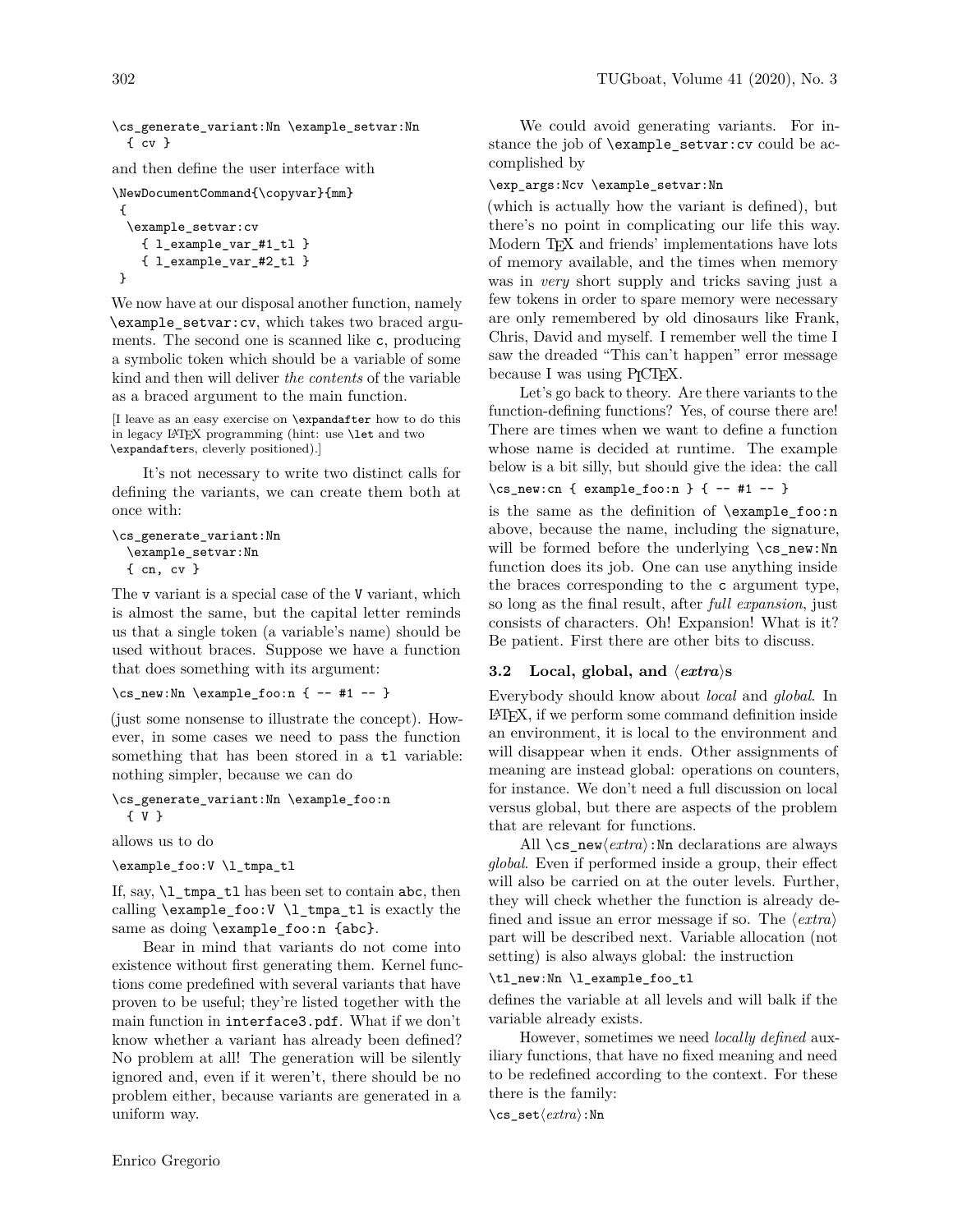The syntax is exactly the same as with  $\csc$ new, as are the available variants.

Which one to prefer? The new or the set family? The answer is easy: the former, unless the function is *required* to change its definition according to the context. Rarely, if ever, will a high level function be defined with set.

Thus, the very nature of the language invites programmers to code in layers. For instance, we could have done:

```
\NewDocumentCommand{\setvar}{mm}
{
 \tl_clear_new:c
   { l_example_var_#1_tl }
 \tl_set:cn
   { l_example_var_#1_tl }
    { #2 }
}
```
without defining \example\_setvar:Nn at all. I discourage this kind of programming: our code should sit *on top* of expl3 and provide APIs for the programmer to employ. As I said before, there is no point in sparing a function, even more so if we consider that once our API is available, we can easily define variants thereof for particular jobs.

What's the complete list of  $\langle extra \rangle$ s available after \cs\_new or \cs\_set? Here it is:

```
\cs_new:Nn
\cs_new_protected:Nn
\cs_new_nopar:Nn
\cs_new_protected_nopar:Nn
\cs_set:Nn
\cs_set_protected:Nn
\cs_set_nopar:Nn
\cs_set_protected_nopar:Nn
\cs_gset:Nn
\cs_gset_protected:Nn
\cs_gset_nopar:Nn
\cs_gset_protected_nopar:Nn
```
In all cases, the first argument is the name of the function to be defined and the second argument is the replacement text.

You probably already have an idea of what protected does: it arranges things so that the function is not expanded when *full expansion* is enforced. In particular, a protected function cannot be used in a c-type argument, because it wouldn't be expanded and it is not a character.

The nopar variety disallows \par tokens in the function's argument (when called). Unless we're dealing with special situations where \par does not make sense in a function's argument, there is no need to use it.

The gset family is almost the same as new, but no check is performed about the function being defined.

[For the T<sub>F</sub>X gurus that are reading these notes, new and gset use \gdef, whereas set uses \def; the \long prefix is added except with nopar.]

What are the available variants? Here's the complete list for all of the above functions:

Nn cn Nx cx

What's this mysterious x? It's intended to bring to mind *fully expanded*. There will be a section later on the topic.

#### **3.3 Parameters**

Some people will now be complaining that they have seen different ways to define functions and they're right. There *is* a whole new family like the one above but where the signature has a strange p between N and n, namely

\cs\_new:Npn \cs\_new\_protected:Npn \cs\_new\_nopar:Npn \cs\_new\_protected\_nopar:Npn \cs\_set:Npn \cs\_set\_protected:Npn \cs\_set\_nopar:Npn \cs\_set\_protected\_nopar:Npn \cs\_gset:Npn \cs\_gset\_protected:Npn \cs\_gset\_nopar:Npn \cs\_gset\_protected\_nopar:Npn

The p is a reserved argument type just for these functions and variants thereof: all of them come along with the variants

```
Npn cpn Npx cpx
```
and stand for *parameter text*. The two lines below are completely equivalent:

\cs\_new:Nn \example\_usevar:n {...}

\cs\_new:Npn \example\_usevar:n #1 {...}

The same for the other functions. In the second instance, the *parameter text* is explicitly written out. Remember that when the expl3 programming conventions are in force, spaces are ignored, so for two parameters we can have

```
\cs_new:Nn \example_foo:nn {...}
\cs_new:Npn \example_foo:nn #1 #2 {...}
\cs_new:Npn \example_foo:nn #1#2 {...}
\cs_new:Npn \example_foo:nn #1 #2{...}
\cs_new:Npn \example_foo:nn #1#2{...}
```
and the last four lines are completely equivalent. Personally, I prefer the first way that's 'more logical'; others prefer the second way. Beware! The second way doesn't check for consistency of the signature with the parameter text and it even allows for 'wrong'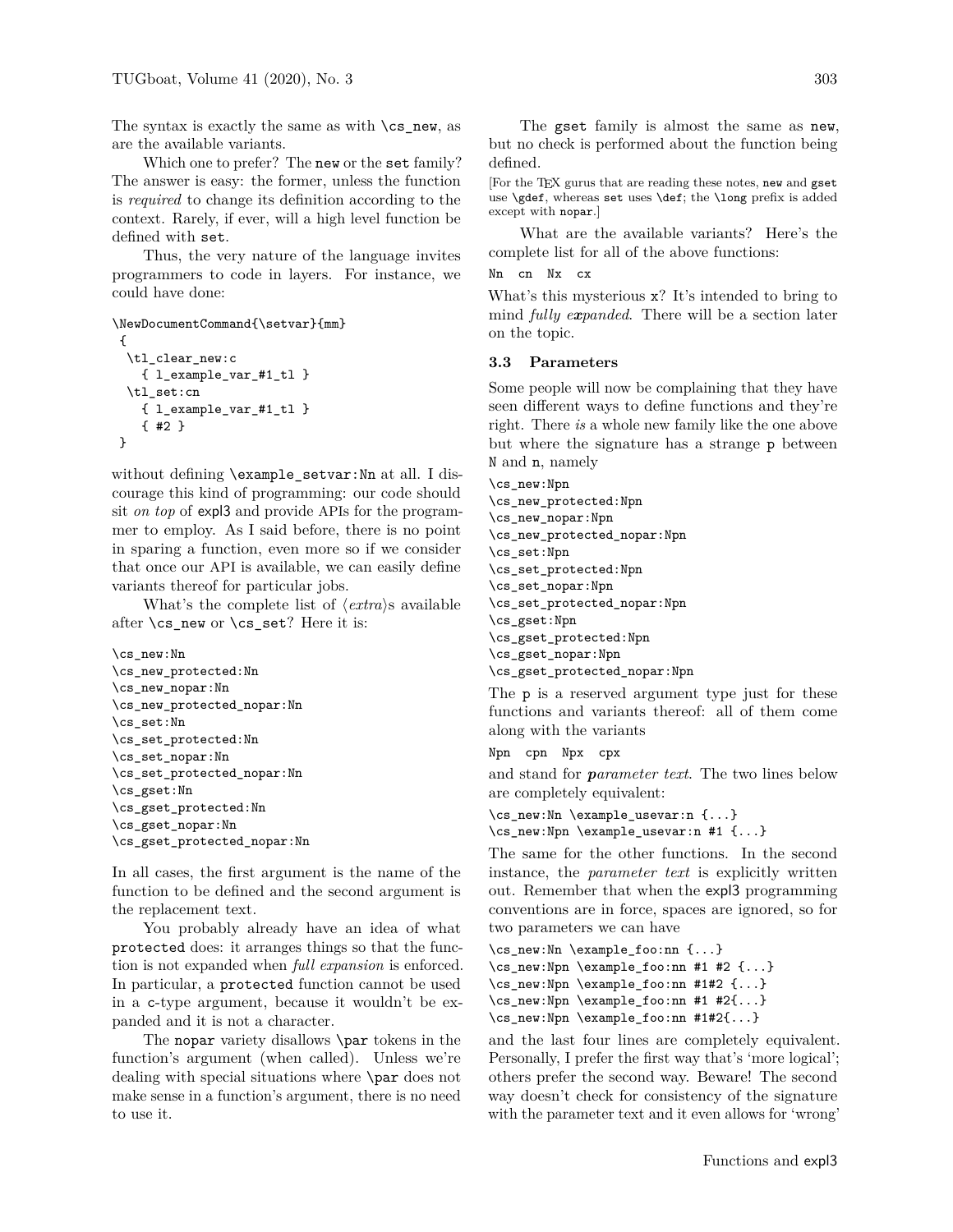signatures, but this fact should not be exploited: LATEX will not balk if you type

```
\cs_new_protected:Npn
  \example_setvar:cn #1 #2
  {...}
```
but this doesn't mean that you can avoid the two-step procedure of first defining \example\_setvar:Nn and then creating the variant. Doing the definition this way is *wrong*. The second family of functions even allows for no signature at all, actually, so they can be used for defining user level commands, although the path with \NewDocumentCommand (or siblings) is recommended.<sup>1</sup>

The p way is necessary when the parameter text is 'nonstandard', in the sense that we're defining a function with delimited arguments; in this case, the signature should be w. If we want a function that sets three variables to the year, month and day given an ISO-format date such as 2020-10-15, we can do

```
\int_new:N \l_example_year_int
\int_new:N \l_example_month_int
\int_new:N \l_example_day_int
\cs_new_protected:Nn \example_setdate:n
 {
  \__example_setdata:w #1 \q_stop
}
\cs_new_protected:Nn
  \__example_setdate:w #1-#2-#3 \q_stop
 {
  \int_set:Nn \l_example_year_int { #1 }
  \int_set:Nn \l_example_month_int { #2 }
 \int_set:Nn \l_example_day_int { #3 }
 }
```
Here I introduce another useful convention: if the  $\langle prefix \rangle$  is preceded by a double underscore, the function is considered lower level than the others and should *never* be called outside its specific uses by standard functions (without the double underscore). The idea is that the standard functions are the 'programmer's interface', whereas the others are auxiliary whose actual implementation should not concern the programmer. The distinction when writing personal code is not so important, but it is crucial for package writers. Standard functions (without the double underscore) *can* be used by other packages, whereas one should not count on the lower level ones (with the double underscore) to even be defined in later versions of the package.

This should clarify why the code above splits the work into two levels; we have the high level function \example\_setdate:n function which relies on a lower level one to do the dirty work. Maybe

the package writer will discover a better way to accomplish the task, but this would only influence the lower level and not the main function, which will be possible to call forever. Maybe the definition of \example\_setdate:n will change in the future, but this won't affect code that uses it.

### **4 Expansion**

There can be no full understanding of TEX without some knowledge on how expansion works. In functional programming languages, if g is a function of one variable returning an array of three data, whereas f is a function of three variables, a call

### $f(g(x))$

would be permissible (from a mathematical point of view, at least, maybe a particular functional language requires some tweak). This is not the same in TEX, which goes from outside to inside, rather than conversely.

If we have a one-argument \example\_a:n function that returns three braced lists of tokens, and another function \example\_b:nnn that takes three arguments, a call such as

```
\example_b:nnn { \example_a:n {x} }
```
would fail miserably. That's how TFX works and no clever code can change this. The outer function will look for three arguments and the given braced list of tokens is just one.

As an example of how to handle this, suppose that  $\text{example}$  a:n can be fed a date in ISO format and from 2020-10-15 it returns {2020}{10}{15}, whereas \example\_b:nnn takes three arguments and produces a date in a different format, say "day 'name of the month', year": in this case it should output "15 October, 2020".

We need an indirect approach, in order to allow feeding an ISO date to the general function outputting the date in that format. Let's see how the general function might be defined:

```
\cs_new:Nn \example_date:nnn
```

```
\{ % 1 = year, #2 = month, #3 = day \}#3˜
 \int_case:nn { #2 }
  \mathfrak{f}{1}{January}
   {2}{February}
   ...
   {12}{December}
  }
 ,˜#1
}
```
The \int\_case:nn function examines its first argument against the list given as its second argument (the code is incomplete, but you can guess how to

 $<sup>1</sup>$  expl3 can also be used with plain TFX, and in this case</sup> this is the only way to define user level commands.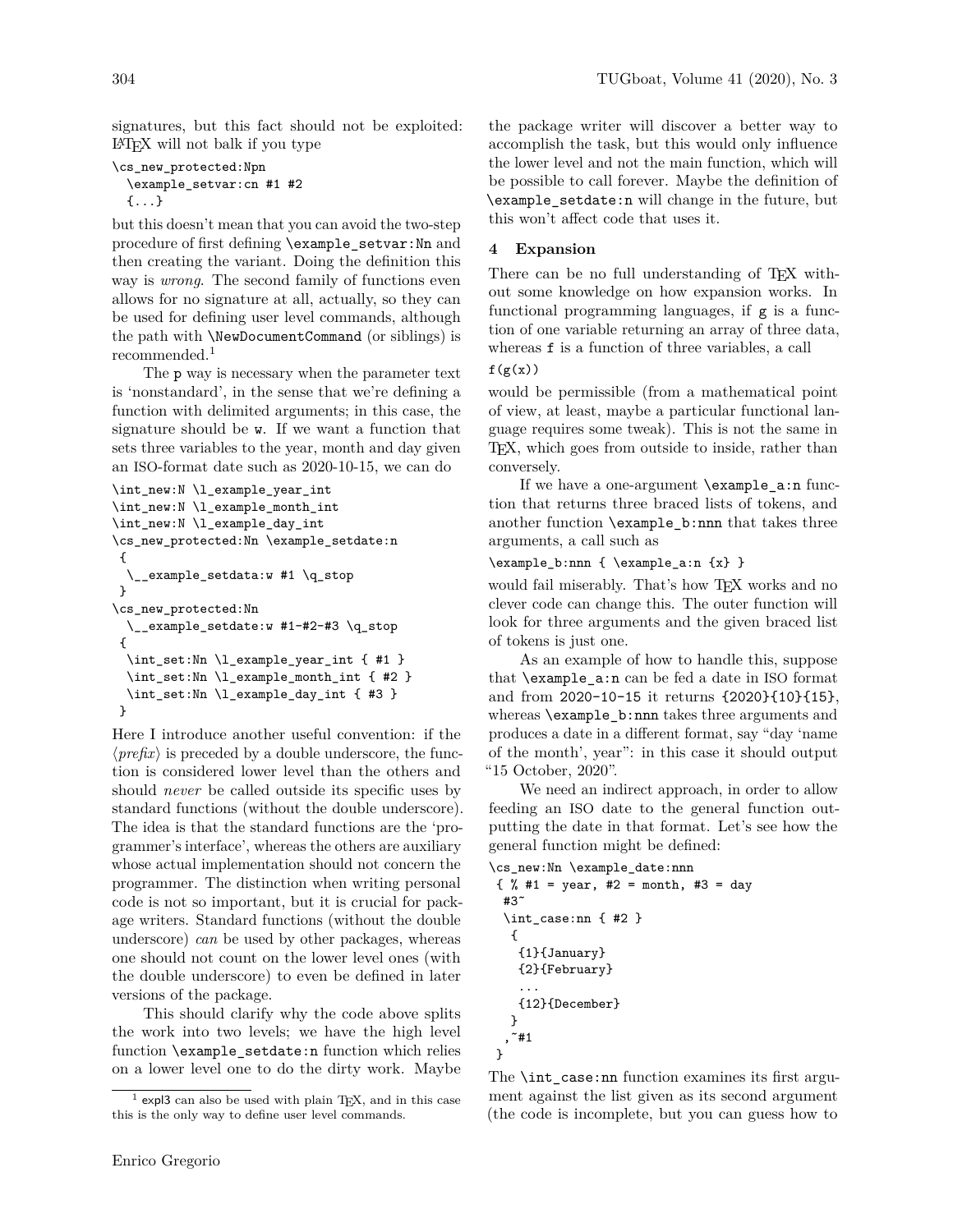fill it in) consisting of pairs of braced items; the first contains an integer, the second something to output when a match is found. The  $\tilde{}$  here is not a nonbreaking space in the expl3 programming environment, but a normal space.

We also need a function that is given a date in ISO format (2020-10-15) and returns it split into the three constituent parts, {2020}{10}{15}:

```
\cs_new:Nn \__example_isodate:n
 {
      \texttt{example}\_\texttt{isodate:w #1 }\qquad\texttt{q\_stop}}
\cs_new:Npn
  \__example_isodate:w #1-#2-#3 \q_stop
 {
  {#1}{#2}{#3}
}
```
The input to the second function is split at the hyphens and at the terminator, so we're using *delimited arguments*, a detail I'll skim over. Here, we just need to know that the call

\\_\_example\_isodate:n {2020-10-15}

will *eventually* return {2020}{10}{15} to the input stream.

How do we combine these? There are several ways, but all of them require understanding the concept of *full expansion*. TEX only knows macros; when it finds one, it knows how many arguments it takes and looks for them in the input stream; upon finding them, it replaces the whole sequence of tokens so found with the replacement text of the macro.

The main problem is that most of the time we don't know how many steps of expansion it will take to get from \\_\_example\_isodate:n {2020-10-15} to {2020}{10}{15}. In this case it would be easy to count them, but this is just a simple example. If we knew, a suitable chain of \expandafter commands would suffice, but this is prone to errors and inconsistencies if the implementation changes.

What we'd like is for  $\_{\text{example} is odd}$ . to go all the way down to the final result in one swoop. Here's a way:

```
\exp_last_unbraced:Ne
```

```
\example_date:nnn
```
{ \\_\_example\_isodate:n {2020-10-15} }

What \exp\_last\_unbraced does is *fully expand* its second argument and return the result in the input stream with no braces around it.

There are other ways. One is to define a new helper function:

```
\cs_new:Nn \example_date:n
 {
    _example_date:Ne
    \example_date:nnn
```

```
\{ \setminus \_\texttt{example} isodate:n \{ \#1 \}}
\cs_new:Nn \__example_date:Nn
 {
  #1 #2
 }
```
\cs\_generate\_variant:Nn \\_\_example\_date:Nn { Ne }

upon which \example\_date:n {2020-10-15} would produce the intended result.

There are still more ways, but here the idea is to present how we can exploit the full expansion variants.

In sum, there are three kinds of them, namely e, x and f. The last of these is the most restricted, because it performs recursive expansion of the tokens as soon as they are placed in the input stream and ends at the first unexpandable token it finds. Notwithstanding this limitation it has several uses.

The x type is nowadays less important because all TEX engines supporting LATEX have the primitive \expanded, which is itself expandable. Only Knuthian TEX (the engine that one launches with tex on the command line) lacks it, since it is kept with no extensions, according to Knuth's desiderata. [What does \expanded do? It is essentially like \edef, with the difference that no macro is defined. The argument to it is subject to full recursive expansion which *doesn't* stop when an unexpandable token is found, but just jumps over it and continues from the next token, until exhausting the supplied token list. The result is then placed on the input stream (without braces).]

### **4.1 Full expansion with e**

The e argument type tells LATEX to first fully expand the given argument and then supply the result to the original function. This is very important if the argument contains a variable which we want to deliver the value of at call time.

We can see an example in a post on TEX.Stack-Exchange.<sup>2</sup> The question is about adding to endnotes, via the endnote package, the page number where the endnote actually appears. We want to use \pageref through an automatically supplied label:

```
\NewDocumentCommand{\MyEndNote}{m}
{
 \polyv_myendnote:ne
   { #1 }
   { \int_eval:n { \arabic{endnote}+1 } }
}
```
\cs\_new\_protected:Nn \polyv\_myendnote:nn { \endnote

 $^{2}$  https://tex.stackexchange.com/a/438715/. The code there uses f, because e wasn't available yet.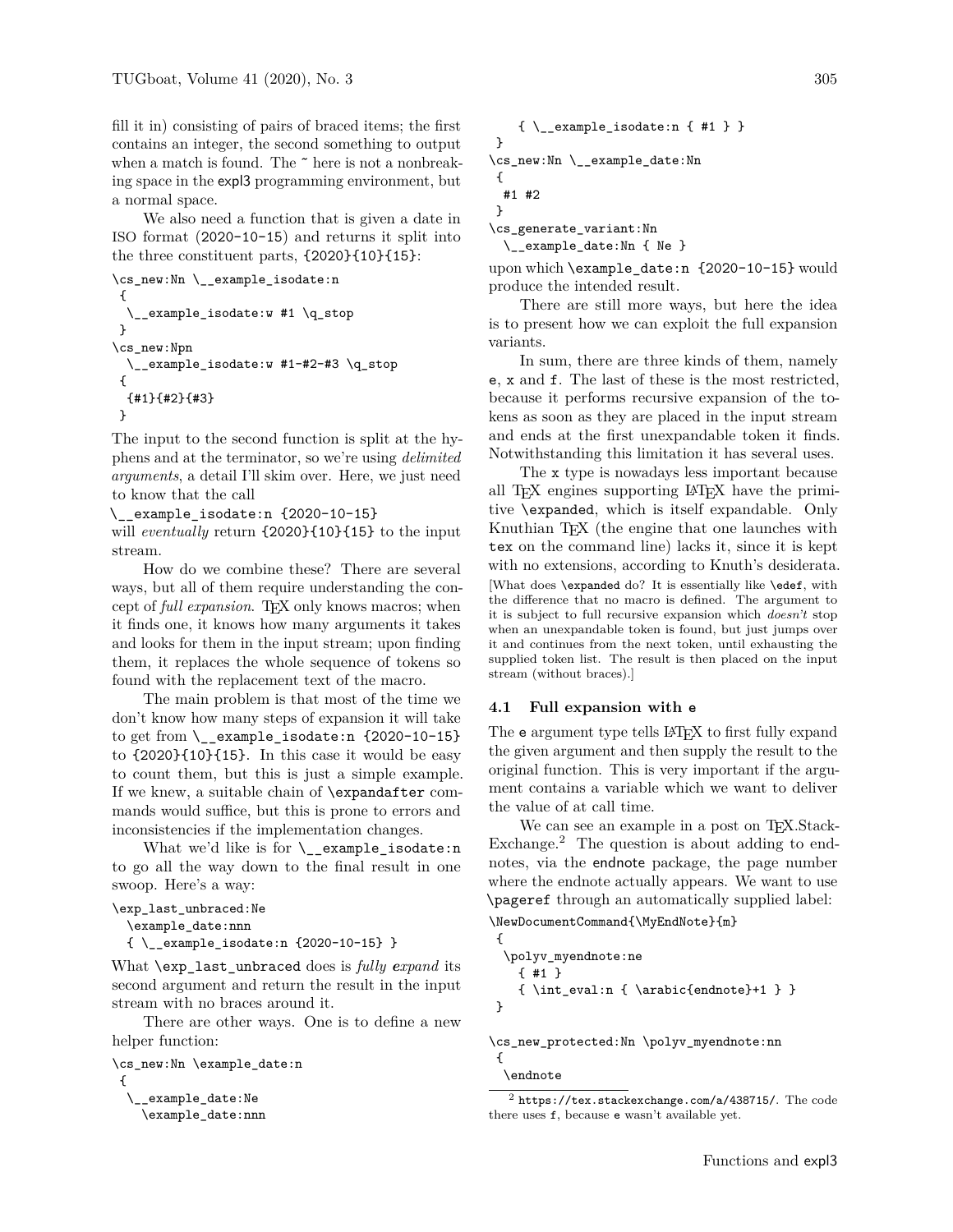```
{
    #1˜(page\nobreakspace
    \pageref{#2:endnote})
  }
  \label{\arabic{endnote}:endnote}
}
\cs_generate_variant:Nn
  \polyv_myendnote:nn
  { ne }
```
What's the problem to be solved? The endnote number is incremented after the endnote is processed, so a \label command gets this new number. So we can't use

### \pageref{\arabic{endnote}:endnote}

because this would refer to the *previous* endnote. Thus the internal function uses e expansion in order to generate the successor to the current value of the endnote counter. Without this full expansion, all the endnotes declared with \MyEndNote would contain the equivalent of

\pageref{%

\int\_eval:n{\arabic{endnote}+1}:endnote }

and so the final result would be undefined cross references, because \arabic{endnote} would always expand to the *final* value of the counter. For instance, if the last endnote was number 10, we'd end up with \pageref{11:endnote}. Instead, with full expansion, the current value is used and passed to the main function. At the first endnote, the counter has value 0, so the end result is the same as

```
\endnote{The text of the endnote
  (page\nobreakspace\pageref{1:endnote})}
\label{1:endnote}
```
We could as well have used  $f$  or x for this particular application, but e is the most efficient of the lot. The difference from x is that functions using x are *not* expandable, so they have to be of the protected kind. Indeed the process is a two-step one: first a temporary token list is set using

\tl\_set:Nx \l\_\_exp\_internal\_tl {...}

(which internally uses good old \edef).

The introduction of e-type full expansion has been a significant step forward, because it allows for things that were almost impossible before.

However, as seen above, there are uses for x: for instance there is no \cs\_new:Ne variant and it would be *less* efficient than  $\cos$  new:Nx (which is just \edef).

# **5 Another essential variant: V for variables**

In the list of argument types above there are V and v, which have been touched upon briefly. Now it's time to discuss the former in greater detail.

Type v is nearly the same as V; it just adds the ability of building the name of the variable by supplying data at runtime. The main one is V.

Again, let's suppose we have our favorite function that splits an ISO date into components and outputs the date in another format, and that it's named \example\_date:n. (Its implementation is irrelevant.)

Suppose now we have a date stored in a tl variable. Since this is just a macro under cover, at the beginning of expl3, the way to process this was

```
\cs_generate_variant:Nn
  \example_date:n { o }
```
to be called like

```
\example_date:o { \l_tmpa_tl }
```
but this is bad because it depends on the knowledge of the implementation of tl variables. Also, it is not generalizable to other kinds of variables. The o variants do a single expansion step in the braced argument; while this works with the straightforward implementation of token list variables it would fail spectacularly with  $fp$  variables (which contain floating point numbers).

The best method is to do

```
\cs_generate_variant:Nn
  \example_date:n { V }
```
to be called like

```
\example_date:V \l_tmpa_tl
```
This will deliver the contents of the variable, suitably braced, to the main function. So if we did

```
\tl_set:Nn \l_tmpa_tl { 2020-10-15 }
```
then the call \example\_date:V \l\_tmpa\_tl would be equivalent to  $\text{example date:}n \{2020-10-15\}.$ 

An example with a different kind of variable, namely int. We want to feed in such a variable and the result should pad it with zeros to get four digits:

```
\cs_new:Nn \example_pad:n
{
  \prg_replicate:nn
   { 4 - \tl_count:n { #1 } }
   { 0 }
 #1
}
\cs_generate_variant:Nn
 \example_pad:n { V }
\int_set:Nn \l_tmpa_int { 43 }
```
\example\_pad:V \l\_tmpa\_int

This will print 0043. This may seem of academic interest only, but with the sibling v type, we can transform this into